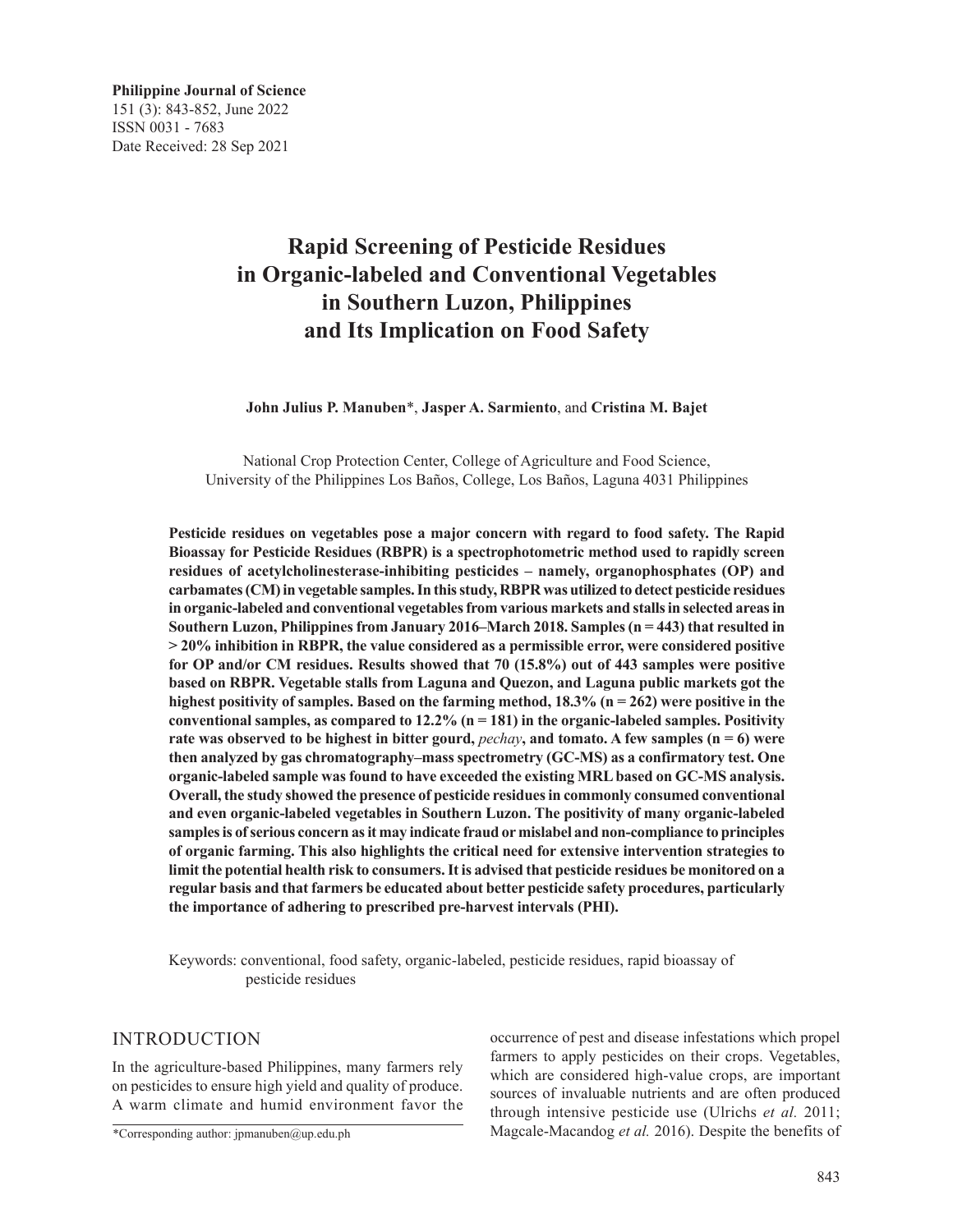consuming vegetables, the presence of pesticide residues poses food safety concerns, especially when eaten raw (Reiler *et al.* 2015).

Injudicious use of pesticides like overdosing, dipping of produce in insecticide solution, use of spray cocktails, neglecting label recommendations, and use on nonappropriate crops are some practices done by some farmers in the country (Bajet and Tejada 1995; Ulrichs *et al.* 2011). When harvesting, some farmers tend to ignore PHI, which is the waiting time between the last pesticide application and the harvest of treated crops (Latif *et al.* 2011). These practices often lead to a higher concentration of pesticide residues in food, health hazards to the pesticide applicator, and contamination of the environment (Ulrichs *et al.* 2011; Perez *et al.* 2015). Moreover, exceedance on the maximum residue limits (MRLs) has been a global concern in the past decade (Latif *et al.* 2011; Srivastava *et al.* 2011; Bempah *et al.* 2012; Sinha *et al.* 2012; Chowdhury *et al.* 2013; Wanwimolruk *et al.* 2015; Philippe *et al.* 2021). An MRL is the highest level of pesticide residue that is legally tolerated in or on food or feed when pesticides are applied correctly in accordance with good agricultural practices (GAPs) (FAO/WHO 2018). While MRLs are not to be perceived as levels of safety concern (Winter and Jara 2015) and exceedance of MRLs is generally understood to be of rare health significance (Winter 1992), some proponents are claiming harmful health effects of pesticides even in minute amounts (Hayes *et al.* 2006).

This variety of problems has led some consumers to purchase organic vegetables in order to avoid pesticide residues (WFM 2005). The growing demand for safer food in the country has led to the appropriation of Republic Act No. 10068 or the Organic Act of 2010, which is a law to "promote, propagate, develop further, and implement the practice of organic agriculture in the Philippines" (Official Gazette 2010). Organically grown vegetables sound healthier; however, there are still risks for organic-labeled commodities as there is a possibility of non-compliance (Bajet *et al.* 2016).

A rapid detection method will be useful in screening and detecting pesticide residues in large samples of agricultural commodities. The RBPR was developed in Taiwan and is currently used as a screening test in markets and farms. The RBPR is a cheap and simple test to detect OP and CM groups of pesticides on fruits and vegetables in as fast as 10 minutes (Kao *et al.* 2010). The method works by the inhibition of the enzyme acetylcholinesterase due to OP and CM pesticides, which will result in a colorless solution. On the other hand, the absence of the OP and CM pesticides will allow the enzyme to catalyze acetylcholine to form acetic acid and choline. The generated choline reacts with the Ellman's reagent 5,5′-dithiobis-(2nitrobenzoic acid) (DTNB) to form a yellow 5-thio-2 nitrobenzoic acid. This color reaction can be measured quickly using a spectrophotometer. The method can thus be used as a screening tool in various vegetables and other commodities to determine their present risks and safety due to pesticide residues. RBPR can also be a basis for decisions prior to consumption or market acceptance. While there are modern instrumental methods to analyze pesticide residues like that of GC and high-performance liquid chromatography (HPLC), they are expensive and will require several days to obtain results, and thus, cannot be used for screening a large number of vegetable samples.

This study aimed to screen organic-labeled and conventional vegetables in various markets and stalls in Southern Luzon, Philippines, particularly in Laguna and Quezon provinces, and in Metro Manila for OP and CM pesticide residues using RBPR. Laguna and Quezon are active producers of lowland vegetables, wherein the bulk of the vegetables produced in these areas are supplied to Metro Manila and nearby provinces. Metro Manila, on the other hand, has supermarkets where high-end produce and organic products are sold. Furthermore, the study aimed to explain the results of the analyses with respect to its potential impact on food safety.

# MATERIALS AND METHODS

### **Chemicals**

The complete set of chemicals for RBPR was purchased from Si Cheng Biotechnology Co., Taiwan. The kit consists of phosphate buffer pH 7.5, acetylcholinesterase enzyme, DTNB, acetylcholine iodide (ATCI). Sodium bromide and ethanol were purchased from Scharlau Chemicals. Bromine water was prepared using sodium bromide.

### **Vegetable Sampling**

Conventional and organic-labeled vegetables were randomly collected from January 2016–March 2018. The vegetables collected were eggplant [*Solanum melongena*], tomato [*Solanum lycopersicum*], lettuce [Romaine, green ice, iceberg*, Lactuca sativa* ssp.], *pechay* [*Brassica rapa* ssp.], Taiwan *pechay* [*chingkang*, *Brassica rapa*  var *chinensis*], bitter gourd [*Momordica charantia*], cucumber [*Cucumis sativus*], snap beans [*Phaseolus vulgaris*], cabbage [*Brassica oleracea*], Chinese cabbage [*wombok*, *Brassica rapa* var *pekinensis*], yardlong beans [*Vigna unguiculate* ssp. *sesquipedalis*], *etc.* (Table 1). The vegetables gathered were from town markets, trading posts, supermarkets, and outlet stalls in Laguna, Quezon, and Metro Manila (Table 2). Vegetable samples were classified as organic-labeled if it is collected from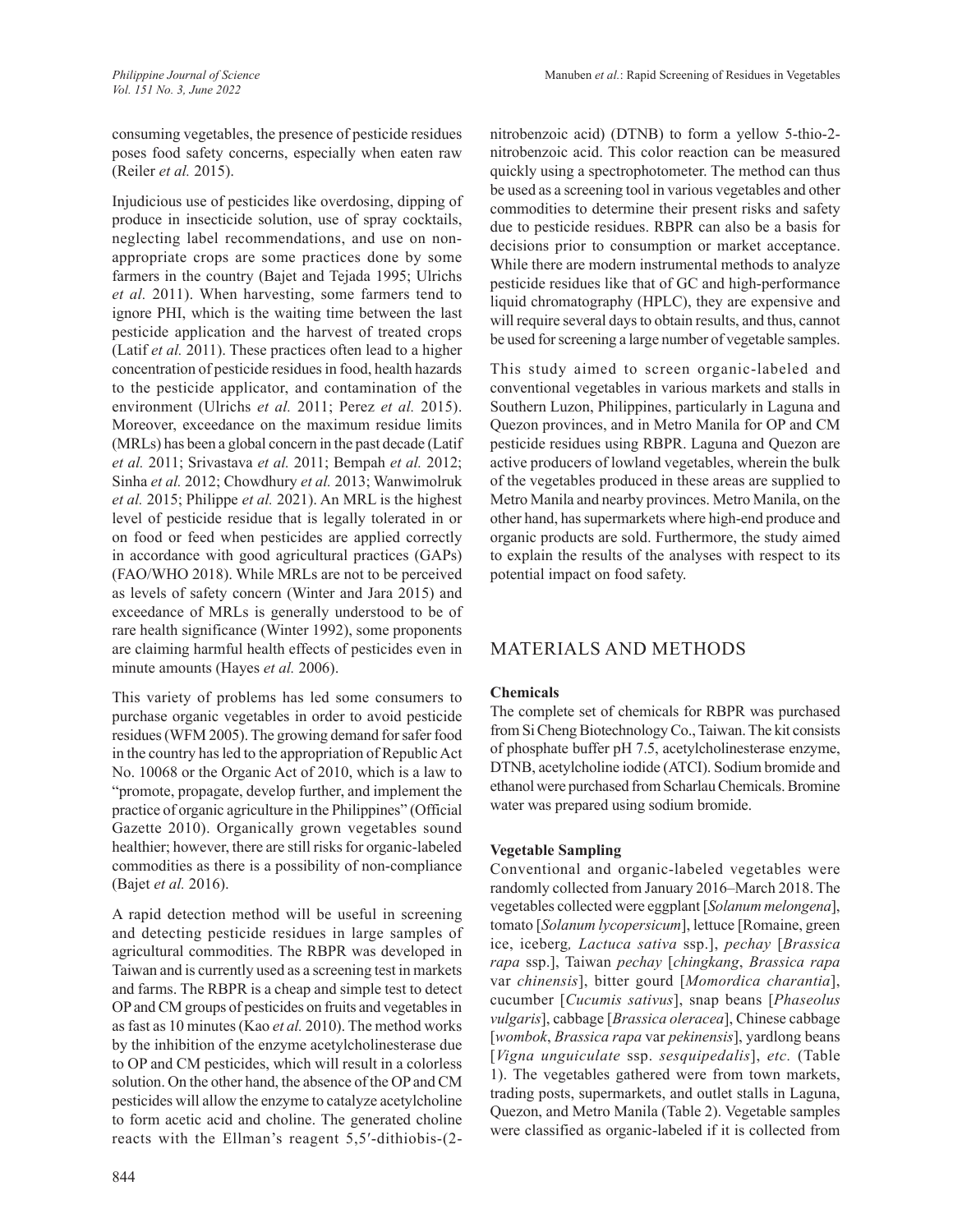| <b>Crop</b>   | <b>Type</b>                                                   |                  |                |  |
|---------------|---------------------------------------------------------------|------------------|----------------|--|
|               | Conventional no. of samples<br>Organic-labeled no. of samples |                  | <b>Total</b>   |  |
| Bell pepper   | $\mathbf{1}$                                                  | 6                | $\overline{7}$ |  |
| Bitter gourd  | 47                                                            | 9                | 56             |  |
| Cabbage       | 8                                                             | 15               | 23             |  |
| Celery        | $\boldsymbol{0}$                                              | $\mathfrak{2}$   | $\overline{2}$ |  |
| Chili         | $\mathbf{9}$                                                  | $\boldsymbol{0}$ | 9              |  |
| Cucumber      | 5                                                             | 13               | 18             |  |
| Eggplant      | 44                                                            | 16               | 60             |  |
| French bean   | $\boldsymbol{0}$                                              | 7                | $\tau$         |  |
| Leek          | $\theta$                                                      | 1                | 1              |  |
| Lettuce       | 10                                                            | 42               | 52             |  |
| Mustard       | $\overline{0}$                                                | 1                | $\mathbf{1}$   |  |
| Okra          | 16                                                            | $\overline{3}$   | 19             |  |
| Pechay        | 27                                                            | 10               | 37             |  |
| Sitao         | 27                                                            | 5                | 32             |  |
| Snap bean     | 22                                                            | 6                | 28             |  |
| Taiwan pechay | 11                                                            | 9                | 20             |  |
| Tomato        | 34                                                            | 25               | 59             |  |
| Wombok        | 10<br>$\mathbf{1}$                                            |                  | 11             |  |
| Zuchini       | $\theta$                                                      | $\mathbf{1}$     | $\mathbf{1}$   |  |
| <b>Total</b>  | 262                                                           | 181              | 443            |  |

Table 1. Distribution of samples according to the type of farming method.

[1] a supermarket and indicated in the label as organic; [2] farm or farm outlet, which is considered organic; [3] organic farmer association group and outlets; [4] labeled with information denoting the non-use of pesticides such as "no chemicals, pesticide-free"; or [5] as declared by the farmer/seller. Unlabeled produce was assumed to be produced through conventional farming methods and, thus, labeled as conventional. The weight of the samples collected ranged from 0.25–1.0 kg depending on the size and surface area of the vegetable.

#### **Sample Preparation**

For leafy vegetables, four pieces of around 2.5-cm leaf disks were obtained from four randomly selected leaves using a cylindrical stainless steel cutter with a diameter of 2.4 cm. The leaf discs, approximately equivalent to 1 g, were further cut into small pieces using a cutter knife. The cut samples were transferred to small test tubes; two replicates were analyzed using RBPR without bromine water and another two replicates using RBPR with bromine water. The purpose of the bromine water was to

differentiate OP insecticides that have a phosphorus-sulfur double bond (P=S) and a phosphorus-oxygen double bond (P=O) moiety. The addition of the reagent will cause an oxidation reaction that can be measured as five to 10 times increased in % inhibition.

For non-leafy vegetables, the surface of each vegetable sample was peeled and cut into small pieces using a cutter knife. Then, around 1 g of the samples were transferred to small test tubes; two replicates were analyzed using RBPR without bromine water and another two replicates using RBPR with bromine water.

All materials used for sample preparation were wiped with cotton soaked in 95% ethanol in between samples to prevent possible cross-contamination.

#### **Sample Extraction**

For the RBPR test without bromine water, 1.0 mL of 95% ethanol was added to each of the tubes, mixed for 20–30 s using a vortex mixer, and were left to stand for 3 min. The extracts were then decanted into clean tubes. For RBPR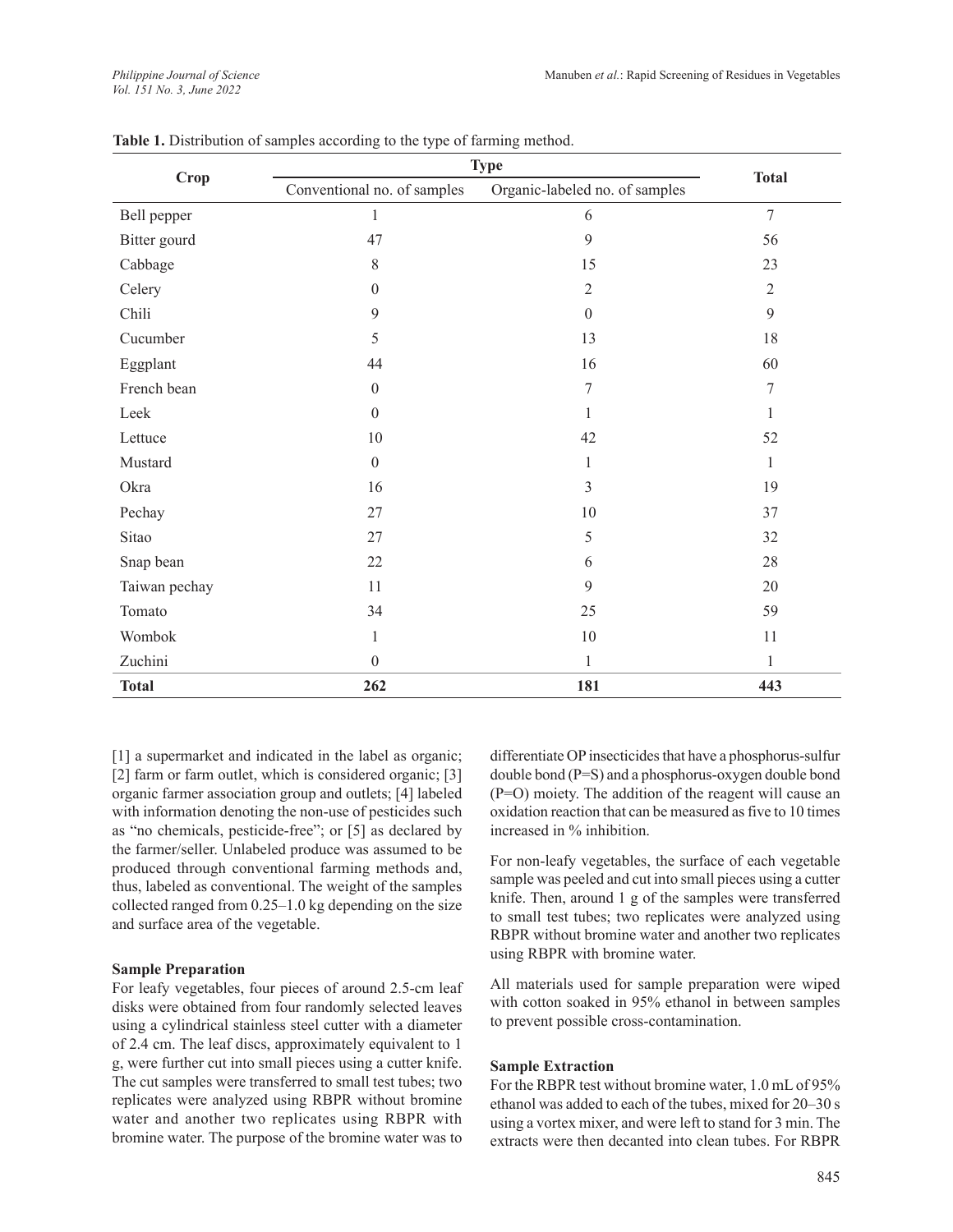with bromine water, 2.0 mL of 95% ethanol and 200-µL bromine water were added to each of the tubes, mixed for 20–30 s using a vortex mixer, and were left to stand for 30 min to allow dissipation of the excess bromine solution. The extracts were then decanted into new tubes.

#### **Enzyme Inhibition Assay**

In a cuvette, 3.0 mL of phosphate buffer, 20 µL of acetylcholinesterase, and 20-µL sample extract were added and mixed immediately. After 2.5 min, 100 µL DTNB (5,5-dithio-bis-(2-nitrobenzoic acid) was added to the mixture and at exactly 3.0 min after the initial mixing with the sample extract, 20-µL ATCI was added. The mixture was mixed immediately and read in a spectrophotometer (Shimadzu UV Visible Spectrophotometer Model 1240) set at 412 nm. The assay was done at room temperature. Using the built-in RBPR program, results were automatically expressed as % inhibition. Manual computation to calculate % inhibition was done using the following formula:

$$
\%~inhibition = \frac{absorbance~(control) - absorbance~(sample)}{absorbance~(control)} * 100 ~~(1)
$$

#### **Data Analysis**

Samples with % inhibition greater than 20% were considered positive according to Tejada *et al.* (1998). Considering that residues may not be uniformly distributed on the vegetables, a conservative measure was applied.

#### **Quantification of Pesticide Residues by GC-MS**

Six randomly selected vegetables were analyzed by GC-MS at the BPI-NPAL using a validated multi-residue method. The method covers the analysis of eleven organophosphate pesticides (mevinphos, dimethoate, diazinon, isazophos, methyl parathion, fenitrothion, malathion, chlorpyrifos, phenthoate, profenofos, and triazophos). Six pyrethroids were included in the analysis (lambda-cyhalothrin, permethrin, cyfluthrin, cypermethrin, fenvalerate, and deltamethrin) and eight organochlorines (lindane, aldrin, heptachlor, alpha and beta endosulfan, endosulfan sulfate, heptachlor epoxide, and 4,4-DDE). Organochlorines are not registered for use on vegetables and are banned in the Philippines but are part of the validated multi-residue method of BPI-NPAL.

### RESULTS AND DISCUSSION

#### **Analysis of Pesticide Residue Using RBPR**

A total of 443 vegetable samples were collected from selected local markets, supermarkets, trading posts, vegetable stalls, and a consolidator in Metro Manila and the provinces of Laguna and Quezon in the Philippines. Samples collected include local *pechay*, Taiwan *pechay*, Chinese cabbage or *wombok*, eggplant, lettuce (Romaine, green ice, and iceberg), tomato, snap beans, yardlong beans, French beans, bitter gourd, cabbage, cucumber, and pepper (bell pepper and hot pepper), among others (Table 1). Samples from a sampling site do not necessarily mean that they originated from the same area. For instance, one organic vegetable consolidator in Metro Manila obtains its vegetables from farm cooperators in Benguet and Rizal provinces, and trading posts in Quezon are sourcing its vegetables from nearby towns and even from provinces in Northern Luzon. The samples were collected from January 2016–March 2018 and were classified as conventional and organic-labeled with a total of 262 and 181 vegetable samples, respectively.

Results based on the location of the selected sampling sites are presented in Table 2. A positive RBPR result means that enzyme inhibition is greater than 20%, which indicates the presence of either OP, CM, or a combination of both. Overall, results showed that 70 out of 443 samples were positive (15.8%).

Based on the type of sampling sites for each location, vegetable stalls from Laguna and Quezon, and Laguna public markets came up with the highest percentages of positive samples at 27.3, 25.0, and 20.8%, respectively (Table 2). Higher positivity may be due to higher conventionally grown vegetable samples in these sites. Vegetable stalls in Laguna were commonly located beside the road where farms are in the vicinity. Samples were observed to be recently harvested and, thus, may have higher pesticide residues. As for Quezon vegetable stalls, these are a group of stalls located in a more urban setting. Vegetables were also likely recently harvested as well, and what is worse is that many of these samples were organiclabeled. Meanwhile, vegetables coming from public markets mostly were sourced from conventional farms and these farms are usually not supervised nor monitored. This then may lead to injudicious use of pesticides, resulting in higher residues on vegetables. Metro Manila stores, on the other hand, had a lower percentage of positive samples (9.6–10.0%) as many of them have a greater proportion of organic-labeled samples, especially the stalls and supermarkets in this study. In general, it was found out that Laguna (21.6%,  $n = 176$ ) has the highest positivity rate, followed by Quezon (16.7%,  $n = 84$ ) and Metro Manila  $(9.8\%, n = 183)$ . It should be noted that the sampling sites are limited and may not reflect the entirety of the region.

Table 3 summarizes the RBPR results based on the farming method. As expected, conventional samples had higher positivity of  $18.3\%$  (n = 262) compared to the organic-labeled samples, which was  $12.2\%$  (n = 181). Conventional positive samples may possibly indicate that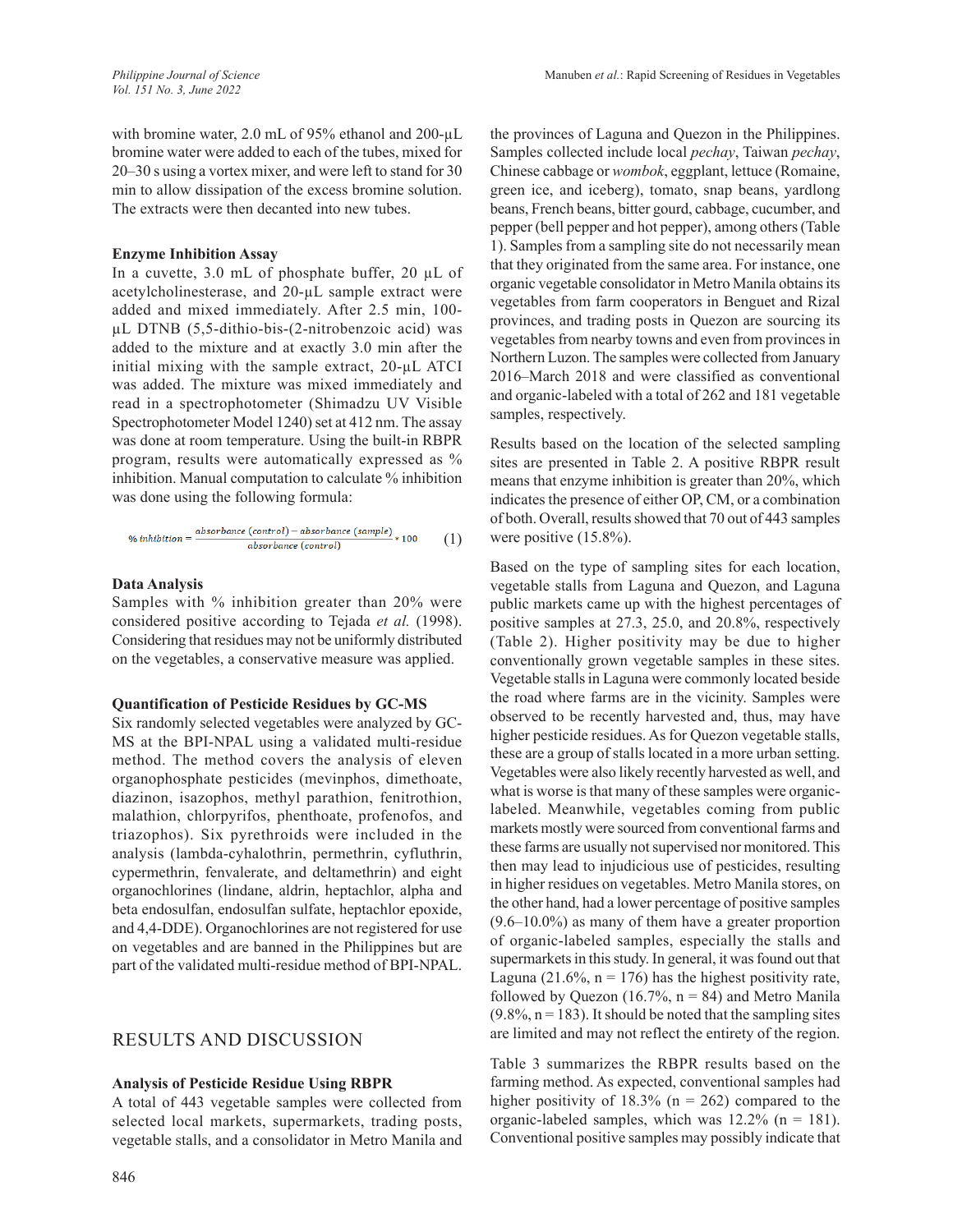| Location     | Type of sampling site | No. of samples | No. of positive<br>samples <sup>a</sup> | Positivity $(\% )$ |
|--------------|-----------------------|----------------|-----------------------------------------|--------------------|
|              | Supermarkets          | 70             | 7                                       | 10.0%              |
| Metro Manila | Consolidator          | 73             | 7                                       | 9.6%               |
|              | <b>Stalls</b>         | 40             | 4                                       | $10.0\%$           |
|              | Subtotal              | 183            | 18                                      | 9.8%               |
|              | Public markets        | 154            | 32                                      | 20.8%              |
| Laguna       | <b>Stalls</b>         | 22             | 6                                       | 27.3%              |
|              | Subtotal              | 176            | 38                                      | 21.6%              |
|              | Trading posts         | 72             | 11                                      | 15.3%              |
| Quezon       | Stalls                | 12             | 3                                       | 25.0%              |
|              | Subtotal              | 84             | 14                                      | 16.7%              |
|              | Total                 | 443            | 70                                      | 15.8%              |

aSamples are regarded as positive when percent inhibition is > 20%

#### **Table 3.** Percent positivity of samples according to farming method.

| <b>Type</b>  | <b>Total samples</b> | No. of positive samples <sup>a</sup> | <b>Positivity</b><br>(%) |
|--------------|----------------------|--------------------------------------|--------------------------|
| Organic      | 181                  | 22                                   | 12.2                     |
| Conventional | 262                  | 48                                   | 18.3                     |
| Total        | 443                  | 70                                   | 15.8                     |

<sup>a</sup>Samples are regarded as positive when percent inhibition is  $> 20\%$ 

pesticide label recommendations in terms of application rate, application interval or frequency, and/or the PHI were not followed. PHI is the minimum amount of time (in days) between the last pesticide application and when a crop can be harvested. This is unique for each pesticidecrop combination, which may last for 1–28 d. PHI ensures that the crop will meet the established pesticide residue tolerances (Fouche *et al.* 2000). The non-compliance of some farmers to the PHI may be attributed to the early harvesting due to several factors such as lack of knowledge on the concept of pesticide residues and PHI, high market price, high market demand (Darko and Akoto 2008), incoming typhoon, severe pest infestation/outbreak, among others.

Meanwhile, the percentage of positive organic-labeled samples (12.2%) can be attributed to at least one of the following: [1] non-compliance of some organic vegetable growers to the non-synthetic pesticide use principle of organic farming, [2] inadequate/lack of pesticide residue analysis for organic produce as part of the monitoring of compliance to organic authenticity, [3] drift of synthetic pesticides from nearby conventionally managed fields, [4] and mislabeling or false claims of some producers/

sellers of organic vegetables (Benbrook *et al.* 2021). The relatively high number of positive samples may be of serious concern, especially since this is contrary to what the Organic Agriculture Act of 2010 is advocating. According to the law, mislabeling is punishable by imprisonment and/or a fine of not more than PHP 50,000.00 (Official Gazette 2010).

Based on the type of vegetable and regardless of farming method, bitter gourd has the greatest positivity rate of 33.9% (n = 56) followed by *pechay* (29.7%, n = 37), tomato (22.0%,  $n = 59$ ), lettuce (19.2%,  $n = 52$ ), and eggplant (13.3%,  $n = 60$ ) (Figure 1). This is in exception to celery, which has only two samples and has a 50% positivity rate. Some commodities are much fewer in the number of samples because of their non-availability in the sampling sites. The results were found similar to the study done by Tipa *et al.* (1997). According to the study, conventional vegetables such as eggplant, tomato, and *pechay* were also found to be positive by RBPR, with tomato being the most frequently positive among the 11.3% positive samples ( $n = 168$ ) detected. Moreover, the results of the pesticide residue monitoring conducted by the BPI-NPAL from 2013–2015 as reported by Magcale-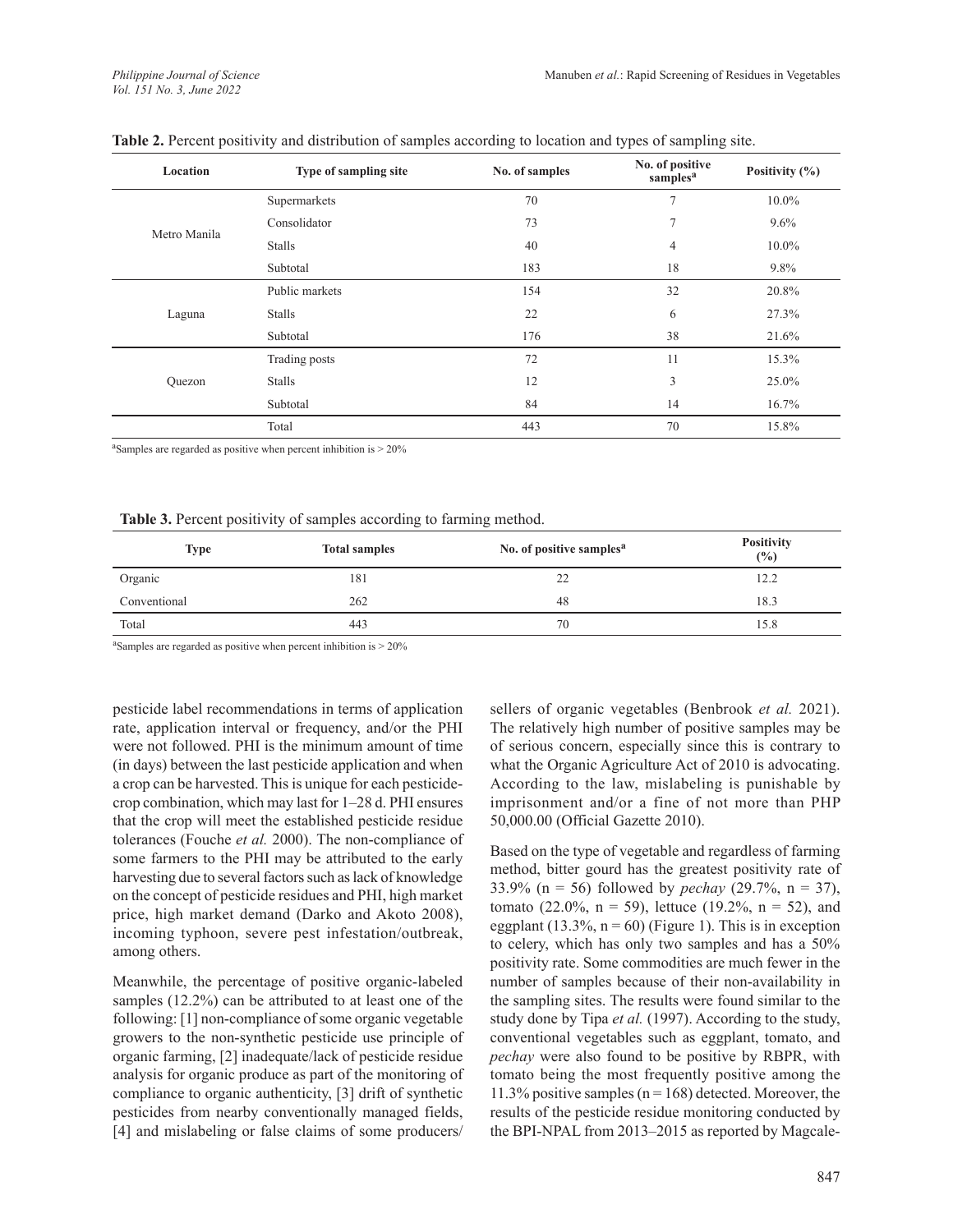

**Figure 1.** Relative distribution of positive and negative samples per commodity based on RBPR results. The respective amount of positive and negative samples per commodity is labeled on the top and bottom portion of the bars, respectively.

Macandog *et al.* (2016) showed that the OPs were indeed one of the most common pesticides in vegetables (tomato, eggplant, *pechay*, bitter gourd). The organophosphate insecticides detected were profenofos, chlorpyrifos, dimethoate, malathion, and phenthoate. Other pyrethroid insecticides were also detected as well.

In the presence of bromine water, the method can differentiate OPs from other OPs and CMs due to enhanced detection of phosphorothioates, which are OPs characterized by a sulfur-phosphorus double bond (Vale and Lotti 2015). Examples of these are malathion, chlorpyrifos, fenthion, fenitrothion, and diazinon. Bromine water converts these compounds to their corresponding oxo-analogs (Figure 2), which inhibits acetylcholinesterase more effectively, resulting in increased sensitivity for these compounds. This effect is shown by the higher percent inhibition in the result with bromine water as compared to the treatment without bromine water. Of the positive samples analyzed, 16 out of 70 (22.9%) resulted in a significant increase in % inhibition in RBPR with bromine water, indicating the presence of a phosphorothioate.

Based on the recommendations of Tejada *et al.* (1998), samples with < 20% inhibition can be allowed to be sold and traded in the market, while samples with % inhibition between 20–50% can also be allowed to be traded given

that the commodities are washed first. However, for samples with  $> 50\%$  inhibition, the commodities may be withheld, and farmers or traders must be advised to follow the recommended interval between the last pesticide application and the harvest of crops to ensure that the pesticide residues are within the acceptable limits. From the results of the study,  $85.7\%$  (n = 70) of the positive samples had 20–50% inhibition while 14.3% ( $n = 70$ ) of the positive samples had  $> 50\%$  inhibition. Vegetable samples that can be safely traded (samples with < 20% inhibition) include different upland and lowland crops such as cabbage, lettuce, snap bean, *wombok*, eggplant, *pechay*, tomato, and bitter gourd. Meanwhile, vegetables that resulted in  $> 50\%$  inhibition were mostly lowland crops such as tomato, bitter gourd, and *pechay*.

#### **Confirmatory Analysis of Pesticide Residues by GC-MS**

As shown in Table 4, negative samples tested by the RBPR (sample nos. 4 and 6) were confirmed by GC-MS to be negative to OP as shown by the < LOQ (limit of quantification) results (0.01 mg/kg). Among the four positive samples tested by the RBPR, organic-labeled *pechay* (sample no. 3) was found to have the highest % inhibition at 92.3% using RBPR with bromine. This very high result as compared to 8.6% inhibition using RBPR without bromine indicates the presence of a phosphorothioate. Chlorpyrifos, a phosphorothioate, was



Figure 2. Conversion of chlorpyrifos to its oxo-analog.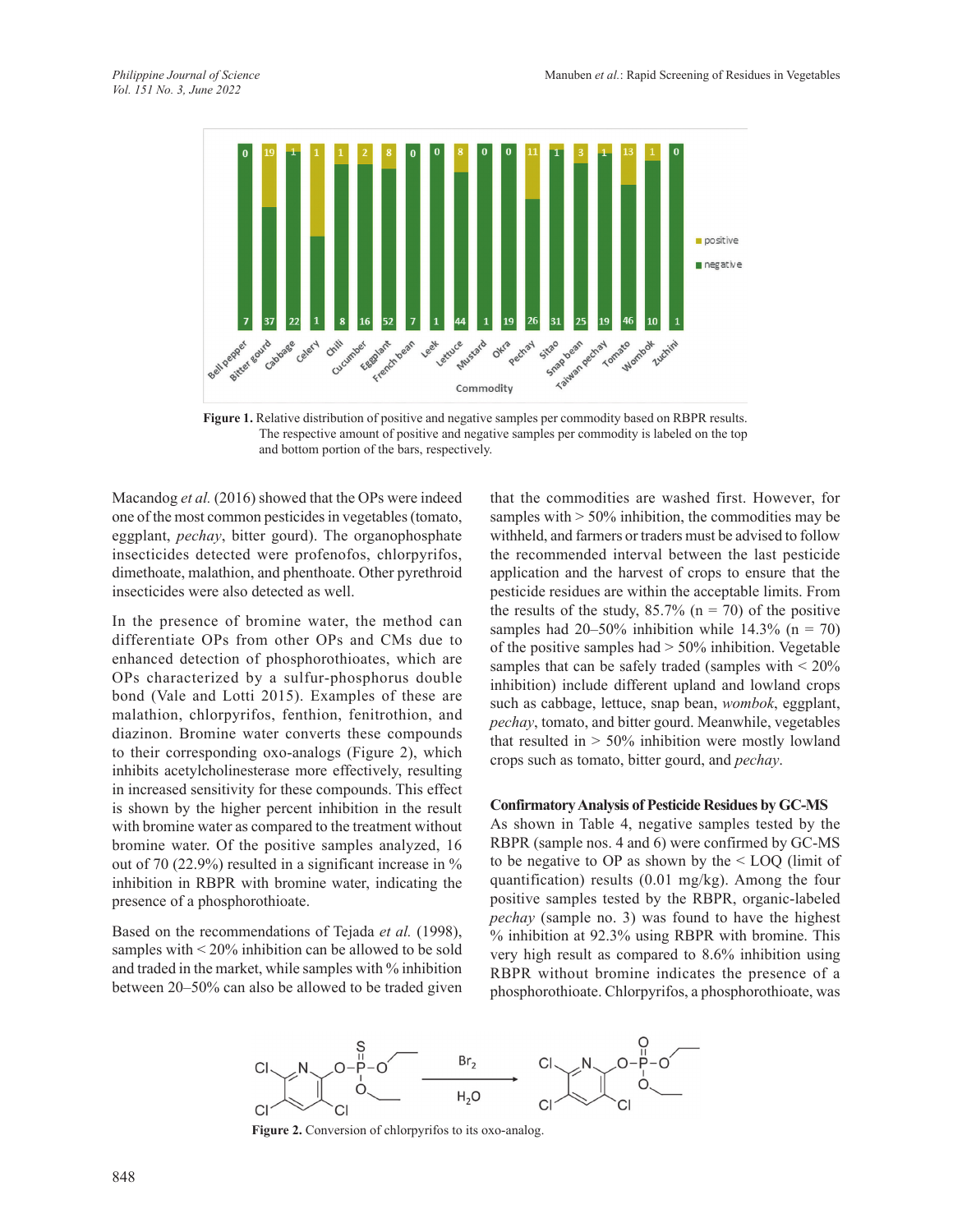| <b>Sample</b><br>number | Sample type     | Vegetable     | $%$ inhibition,<br>without bromine | $%$ inhibition.<br>with bromine | RBPR <sup>a</sup> result | $GC-MS^b$ result (mg/kg)                               |
|-------------------------|-----------------|---------------|------------------------------------|---------------------------------|--------------------------|--------------------------------------------------------|
|                         | Conventional    | Snap bean     | 9.8                                | 27.3                            | Positive                 | $<$ LOO $\rm ^{c}$                                     |
| 2                       | Conventional    | Eggplant      | 18.4                               | 24.0                            | Positive                 | $<$ LOO                                                |
| 3                       | Organic-labeled | Pechav        | 8.6                                | 92.3                            | Positive                 | Profenofos = $0.45$ .<br>$Chlorpyrifos = 0.27$         |
| 4                       | Organic-labeled | Eggplant      | 15.1                               | 19.4                            | Negative                 | Lambda-cyhalothrin $= 0.01$ ,<br>Cypermethrin = $0.03$ |
| 5                       | Organic-labeled | Yardlong bean | 38.6                               | 31.3                            | Positive                 | Cypermethrin = $0.08$                                  |
| 6                       | Organic-labeled | Yardlong bean | 0.4                                | 1.1                             | Negative                 | $<$ LOO                                                |

**Table 4.** Comparative results of RBPR and GC-MS analysis of selected vegetable samples.

aRapid bioassay of pesticide residues

bGas chromatography–mass spectrometry

 $c$ Limit of quantification = 0.01 mg/kg

**Table 5.** Samples with detected pesticide residues using GC-MS and its corresponding existing MRLs.

| <b>Sample</b> | GC-MS result (mg/kg)            | $CAC MRLa$ (mg/<br>kg) | $EU$ MRL <sup>b</sup> (mg/kg) | $USDAc MRL$ (mg/<br>kg) |
|---------------|---------------------------------|------------------------|-------------------------------|-------------------------|
|               | Profenofos = $0.45$             | $\mathbf{d}$           | 0.01                          | $\sim$                  |
| Pechay        | Chlorpyrifos $= 0.27$           |                        | 0.01                          | -1                      |
| Eggplant      | Lambda-<br>cyhalothrin = $0.01$ | 0.3                    | 0.3                           | 0.2                     |
|               | Cypermethrin = $0.03$           | 0.03                   | 0.5                           | $\hspace{0.05cm}$       |
| Yardlong bean | Cypermethrin = $0.08$           | 0.7                    | 0.7                           | $\sim$                  |

aCodex Alimentarius Commission maximum residue limit (https://www.fao.org/fao-who-codexalimentarius/codex-texts/dbs/pestres/pesticides/en/)

bEuropean Union maximum residue limit (https://ec.europa.eu/food/plant/pesticides/eu-pesticides-database/mrls/?event=search.pr)

cUnited States Department of Agriculture maximum residue limit (https://www.fas.usda.gov/maximum-residue-limits-mrl-database)

dMeans no available maximum residue limit

found to be present at 0.27 mg/kg, while profenofos was at 0.45 mg/kg. Organic-labeled yardlong bean (sample no. 5), conventional snap bean (sample no. 1), and conventional eggplant (sample no. 2) were also found to be positive using RBPR, but GC-MS results did not indicate the presence of OPs at concentrations above 0.01 mg/kg, which is the LOQ of the method. Samples may contain other pesticide active ingredients not covered by the GC-MS multi-residue method (covers only OPs, organochlorines, and pyrethroids). On the other hand, the pyrethroid insecticides cypermethrin and lambdacyhalothrin were detected in organic eggplant (sample no. 4) at 0.03 mg/kg and 0.01, mg/kg, respectively, while cypermethrin was found in organic-labeled yardlong bean (sample no. 5) at 0.08 mg/kg.

Table 5 presents the residue concentrations of the positive samples as detected by the GC-MS as compared with their respective MRLs. For the residues in *pechay*, 0.45 mg/kg profenofos detected exceeded the European Union MRL (EU MRL), whereas 0.27 mg/kg chlorpyrifos detected exceeded the EU MRL but was below the 1 mg/ kg CODEX MRL and United States MRL (US MRL) for a related vegetable Chinese cabbage. In addition, the 0.03 mg/kg cypermethrin and 0.01 mg/kg lambdacyhalothrin detected in eggplant did not exceed the CODEX, EU, and US MRL. In the case of the detected cypermethrin for yardlong bean (0.08 mg/kg), it did not exceed the CODEX and EU MRL. The toxicity of acetylcholinesterase-inhibiting compounds such as OPs has been documented and it may pose a potential risk to the metabolic, neurological, and endocrine systems (Kumar *et al.* 2016).

#### **Implication on Food Safety**

The result of this study shows the presence of pesticide residues in conventional and organic-labeled vegetables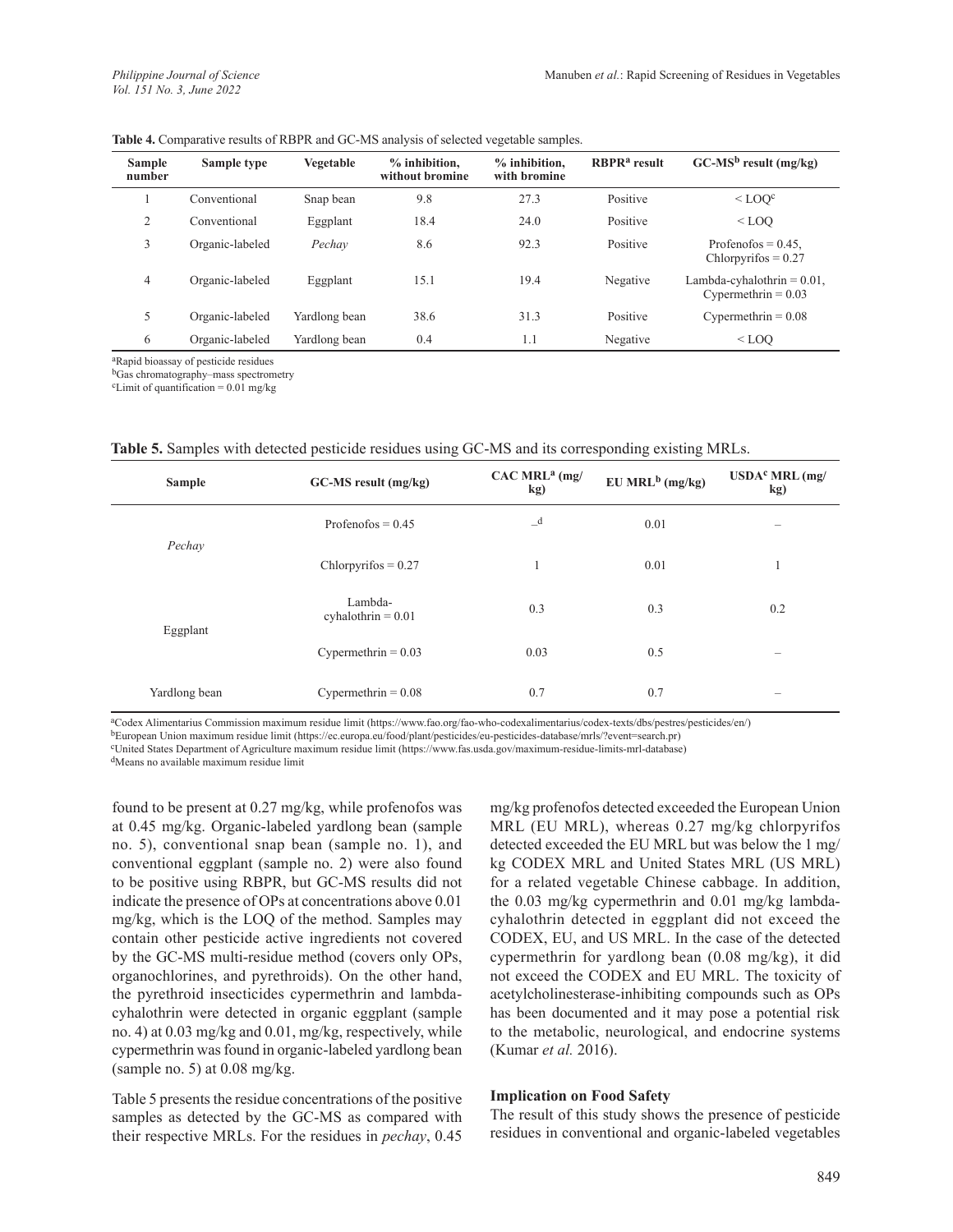from the monitoring conducted. One organic-labeled vegetable even exceeded the existing MRLs indicated for chlorpyrifos and profenofos. According to Hughner *et al.* (2007) and Stolz *et al.* (2011), consumers prefer to buy organically grown vegetables and fruits due to the absence of pesticide residues and other potentially unwanted chemicals. The presence of pesticide residues in organic-labeled samples poses a bigger concern since the use of synthetic pesticides is prohibited for organic farming. To the best of our knowledge, these positive results of organic-labeled vegetables were the first documented scientific evidence in the Philippines of the presence of pesticide residues in vegetables being marketed as "organic."

Pesticide contamination in organic food cannot be absolutely avoided; however, it should at most contain trace amounts only due to unintentional contamination and should not exceed the MRLs as compared to conventional food. This was observed by Baker *et al.* (2002) when they conducted a broad study on the pesticide residue monitoring of organically grown crops, conventional, and integrated pest management crops (IPM) or IPM grown crops. They hypothesized that the organically grown crops would result in few incidences of pesticide residues as compared to the IPM grown and conventionally grown crops. The study concluded that pesticide was present in some organic samples, but it was three times lower than in conventional production.

Moreover, according to the US Department of Agriculture (DA) National Organic Program, the standard for unavoidable contamination for organically grown crops is 5% of the relevant US Environmental Protection Agency (US EPA) limit. Based on the results of this study, the positive organic-labeled *pechay* with profenofos and chlorpyrifos residue exceeded the 5% set limit, which means that the organic-labeled *pechay* contains a high amount of pesticide residues. Since organic vegetables retail at a higher price compared to the conventional counterpart, there may be cases of claiming conventionally produced crops as organic, for instance in the US (Global News 2019). Non-compliance and mislabeling incidents must be addressed by the organic community and government agencies and, possibly, develop effective systems for investigating and correcting them.

Detection of pesticides with the same mode of action is also a cause of concern, with the mixing of multiple pesticides previously reported (Claeys *et al.* 2011; BPI-NPAL, as reported by Magcale-Macandog *et al.* 2016). The use of pesticides with the same mode of action for a long period of time may hasten the buildup of pest resistance; therefore, farmer education on good pesticide management anchored to GAP must be done. Ultimately, improper agricultural application of pesticides can have major environmental and health effects. Hence, there is a need to enhance farmer education on the use of pesticides and observed pesticide residue levels on vegetables and fruits. Compliance with national food safety regulations should be monitored on a regular basis.

# CONCLUSION

Through RBPR, large samples of conventionally grown vegetables – as well as the organic-labeled vegetables collected in various sites in Southern Luzon, Philippines – were screened and determined to be contaminated with pesticide residues. One organic-labeled sample was found to exceed the set MRL based on GC-MS analysis. Positivity in many organic-labeled samples is of significant concern as it may indicate non-compliance to organic principles of farming or even mislabeling. To the best of our knowledge, this is the first scientific report to indicate the presence of pesticide residues in organiclabeled samples in the country. Therefore, continuous pesticide residue monitoring in agricultural commodities is highly recommended. Also, intensive farmer education with a focus on good pesticide management and pesticide label recommendations should be implemented.

# ACKNOWLEDGMENTS

The authors would like to thank the Department of Science and Technology–Philippine Council for Agriculture, Aquatic, and Natural Resources Research and Development and the Taiwan Agricultural Research Institute–Council of Agriculture (TARI-COA) for funding this project. The authors would also like to thank Dr. Ching-Hua Kao of TARI-COA for sharing her technical expertise in the conduct and implementation of RBPR. The authors would like to acknowledge Mr. Eric Jhon D. Cruz for largely contributing to this study as a researcher, Ms. Teresita C. Narvacan and Ms. Dalisay S. Lopez for the laboratory support, and Ms. Ruth Almario for English editing.

# **REFERENCES**

- BAJET CM, TEJADA AW. 1995. Pesticide Residues in the Philippines: an Analytical Perspective. Trends in Analytical Chemistry 14(9): 430–434.
- BAJET CM, MANUBEN JJ, SARMIENTO J, CRUZ EJ. 2016. Pesticide residues on vegetables using rapid detection tools: an update. Philippine Entomologist (Philippines).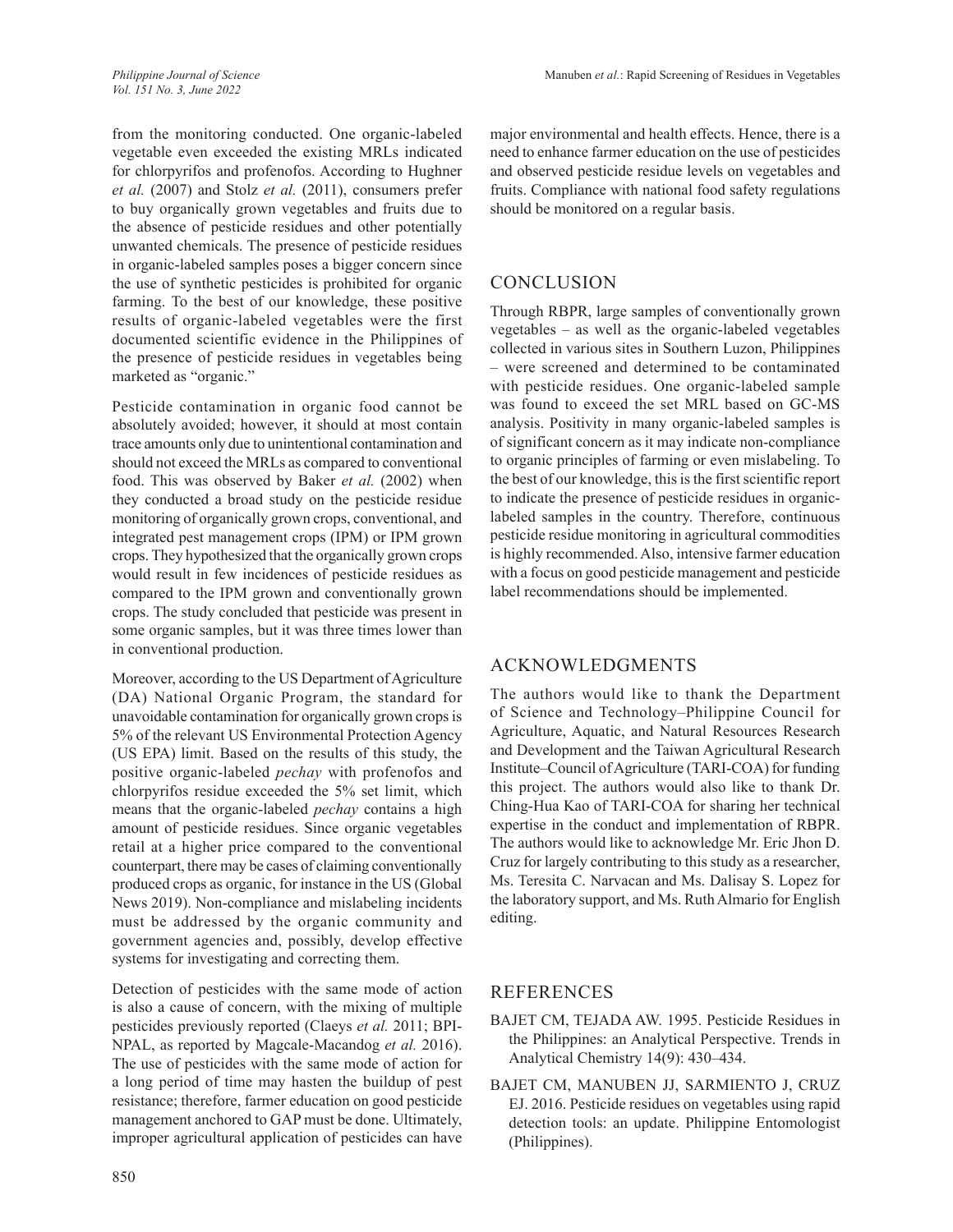- BAKER BP, BENBROOK CM, III EG, BENBROOK KL. 2002. Pesticide residues in conventional, integrated pest management (IPM)-grown and organic foods: insights from three US data sets. Food Additives & Contaminants 19(5): 427–446.
- BEMPAH CK, BUAH-KWOFIE A, ENIMIL E, BLEWU B, AGYEI-MARTEY G. 2012. Residues of organochlorine pesticides in vegetables marketed in Greater Accra Region of Ghana. Food Control 25(2): 537–542.
- BENBROOK C, KEGLEY S, BAKER B. 2021. Organic Farming Lessens Reliance on Pesticides and Promotes Public Health by Lowering Dietary Risks. Agronomy 11(7): 1266.
- CHOWDHURY MAZ, FAKHRUDDIN ANM, ISLAM N, MONIRUZZAMAN M, GAN SH, ALAM K. 2013. Detection of the residues of nineteen pesticides in fresh vegetable samples using gas chromatography–mass spectrometry. Food Control 34(2): 457–465.
- CLAEYS WL, SCHMIT JF, BRAGARD C, MA-GHUIN-ROGISTER G, PUSSEMIER L, SCHIFFERS B. 2011. Exposure of several Belgian consumer groups to pesticide residues through fresh fruit and vegetable consumption. Food Control 22(3–4): 508–516.
- DARKO G, AKOTO O. 2008. Dietary intake of organophosphorus pesticide residues through vegetables from Kumasi, Ghana. Food and Chemical Toxicology 46(12): 3703–3706.
- [FAO/WHO] Food and Agriculture Organization of the United Nations/ World Health Organization. 2018. Maximum Residue Limits. Retrieved on 01 Dec 2017 from http://www.fao.org/fao-who-codexalimentarius/ codex-texts/maximum-residue-limits/en/
- FOUCHE C, MOLINAR R, CANEVARI M, JOSHEL C, MULLEN B, WEBER J. 2000. Pesticides for Specialty Crops [PDF]. Retrieved on 01 Aug 2018 from https:// anrcatalog.ucanr.edu/pdf/7253.pdf
- HAYES TB, CASE P, CHUI S, CHUNG D, HAEFFE-LE C, HASTON K, LEE M, MAI VP, MARJUOA Y, PARKER J, TSUI M. 2006. Pesticide mixtures, endocrine disruption, and amphibian declines: are we underestimating the impact? Environmental Health Perspectives 114(Suppl 1): 40–50.
- GLOBAL NEWS. 2019. Head of America's largest organic food fraud scheme sentenced to 10 years. Retrieved on 18 Sep 2021 from https://globalnews.ca/ news/5778147/organic-food-fraud-scheme/?fbclid=IwAR2CjZlxUqqNB\_tUw8VzAlHVV7C512MLp-S9tEDaJZZHWSQ0xxa9q8p-XWrg
- HUGHNER RS, MCDONAGH P, PROTHERO A, SCHULTZ CJ, STANTON J. 2007. Who are organic

food consumers? A compilation and review of why people purchase organic food. Journal of Consumer Behaviour: an International Research Review 6(2–3): 94–110.

- KAO CH, HSIEH YS, CHIANG MY, HUANG YB. 2010. Residues Control by Using Rapid Bioassay of Pesticide Residues (RBPR) for Market Inspection and Farm Education. In: Technology on Reducing Post-harvest Losses and Maintaining Quality of Fruits and Vegetables. Huang CC, Yang CM, Ou SK, Chen JJ eds. Proceedings of 2010 AARDO Workshop; Taiwan Agricultural Research Institute, Wufeng, Taichung Hsien, Taiwan, ROC. p. 72–82.
- KUMAR S, KAUSHIK G, FRANCISCO VCJ. 2016. Scenario of organophosphate pollution and toxicity in India: a review. Environ Sci Pollut Res 23(10).
- LATIF Y, SHERAZI STH, BHANGER MI. 2011. Assessment of pesticide residues in commonly used vegetables in Hyderabad, Pakistan. Ecotoxicology and Environmental Safety 74(2011): 2299–2303.
- MAGCALE-MACANDOG D, PARAISO PM, SALVA-CION A, ESTADOLA R, QUINONES S, SILAPAN IM and BRIONES R. 2016. An Overview of Agricultural Pollution in the Philippines: the Crops Sector. International Bank for Reconstruction and Development, The World Bank, Washington, DC.
- OFFICIAL GAZETTE. 2010. Republic Act No. 10068. Retrieved from https://www.officialgazette.gov. ph/2010/04/06/republic-act-no-10068/
- PEREZ IC, GOOC CM, CABILI JR, RICO MJ, EBASAN MS, ZARAGOSA MJ, LACUNA ML. 2015. Pesticide use among farmers in Mindanao, Southern Philippines. Advances in Environmental Sciences 7(1): 90–108.
- PHILIPPE V, NEVEEN A, MARWA A, BASEL AYA. 2021. Occurrence of pesticide residues in fruits and vegetables for the Eastern Mediterranean Region and potential impact on public health. Food Control 119: 107457.
- REILER E, JÓRS E, BÁLUM J, HUICI O, CAERO MMA, CEDERGREEN N. 2015. The influence of tomato processing on residues of organochlorine and organophosphate insecticides and their associated dietary risk. Science of the Total Environment 527–528(15): 262–269.
- SINHA SN, VASUDEV K, VISHNU VARDHANA RAO M. 2012. Quantification of organophosphate insecticides and herbicides in vegetable samples using the "Quick Easy Cheap Effective Rugged and Safe" (QuEChERS) method and a high-performance liquid